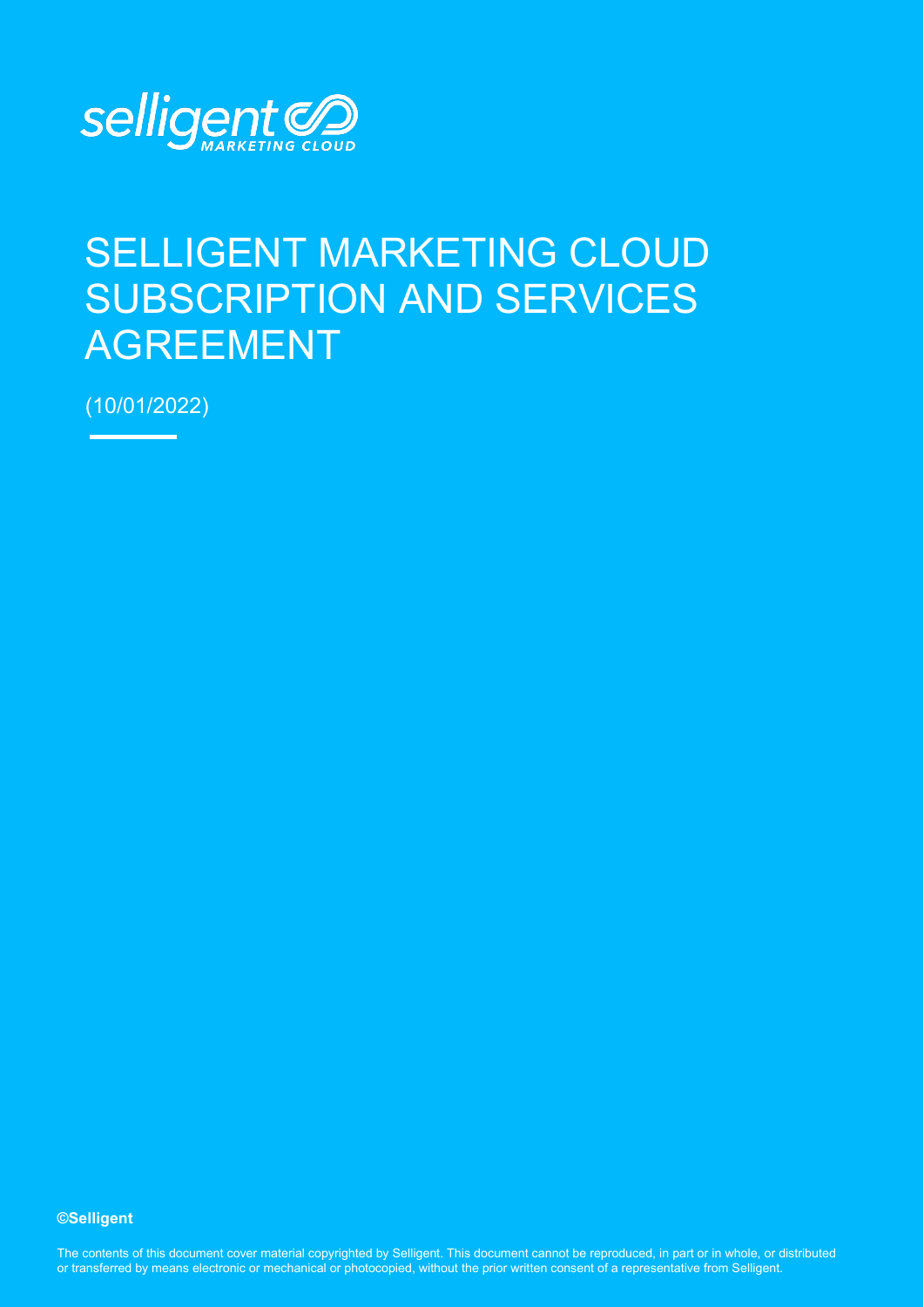

# **SELLIGENT MARKETING CLOUD SUBSCRIPTION AND SERVICES AGREEMENT**

THIS SUBSCRIPTION AND SERVICES AGREEMENT GOVERNS ACQUISITION AND USE OF SELLIGENT'S SERVICES BY THE CLIENT. BY EXECUTING A SALES ORDER AND/OR STATEMENT OF WORK THAT REFERENCES THIS AGREEMENT, THE CLIENT AGREES TO ALL OF THE TERMS AND CONDITIONS OF THIS AGREEMENT. THE INDIVIDUAL ENTERING INTO THIS AGREEMENT ON BEHALF OF A COMPANY OR OTHER LEGAL ENTITY REPRESENTS TO HAVE THE AUTHORITY TO BIND SUCH ENTITY AND ITS AFFILIATES TO THESE TERMS AND CONDITIONS. ANY INDIVIDUAL WHO DOES NOT HAVE SUCH AUTHORITY, OR IF YOU DO NOT AGREE WITH ALL OF THESE TERMS AND CONDITIONS, MUST NOT ACCEPT THIS AGREEMENT. ANY CLIENT WHO DOES NOT AGREE WITH THESE TERMS AND CONDITIONS MAY NOT ACCESS OR USE THE SERVICES.

This Agreement was last updated on **January 10, 2022**, it is effective between the Client and Selligent as of the date of a Sales Order and/or Statement of Work is executed by both parties ("Effective Date").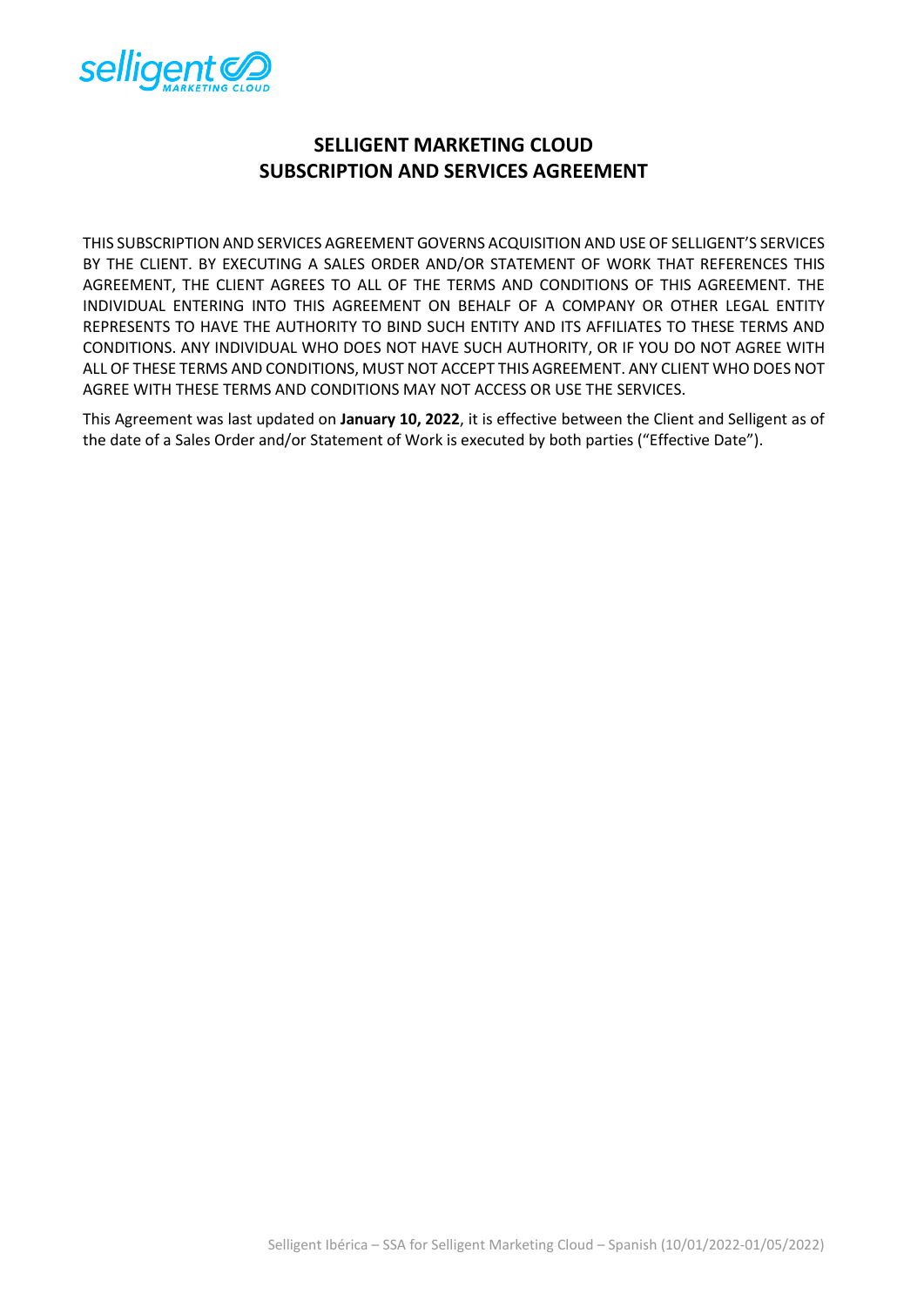#### **Article 1.- Definitions**

**"***Agreement***"** means this Subscription and Services Agreement, the Service Order(s) and the other documents as listed below, in prevailing order should there be conflicting provisions:

| 1° Selligent Service Order(s)                            |
|----------------------------------------------------------|
|                                                          |
| 2° Specific Terms, as applicable                         |
|                                                          |
| 3° Data Processing Agreement ("DPA")                     |
|                                                          |
| 4° Selligent Support and Service Level Agreement ("SLA") |
|                                                          |
| 5° Subscription and Services Agreement ("SSA")           |
|                                                          |

**"***Acceptable Use Policy***" or "***AUP***"** refers to the required actions and practices, as well as those actions and practices that are unacceptable and prohibited, with respect to the Client's use of any product or Service created, developed, sold, licensed, delivered, supplied or performed by Selligent.

**"***Affiliates***"** means any entity that controls, is controlled by, or is under common control with the named entity ("Affiliates"), where "control" is defined as the ownership of at least 51% of the equity or beneficial interests of such entity or the right to vote for or appoint a majority of the board of directors or other governing body of such entity.

**"***Client***"** includes any Affiliates of the signing entity and any and all employees, agents (third party service providers), or subcontractors of Client who access or otherwise use the Services provided under a specific Service Order and/or perform services incidental thereto. Signing entity shall assume any liability arising out of acts or omissions of its Affiliates, employees, agents (third party service providers) or subcontractors under this Agreement. For the avoidance of doubt, only the signing entity and Selligent are party to the Agreement.

**"***Client Data***"** means all data, documentation, content or information submitted by or on behalf of Client for the purpose of performing the Subscription Services, or generated and used by the Subscription Services, including personal data, audio-visual design (such as photographic images, animations, illustrations) or other identifying or branding elements of Client or its customers to enable performance of the Services.

"*Deliverables*" means certain work product, limited to content specific to Client and excluding any retained, common, reusable or generic elements or methodologies, if any, as described in an SOW for Project Services.

**"***Documentation***"** means the information provided by Selligent describing operation and use of the Service(s), by any means of delivery, whether at Client's request or otherwise, along with any other information provided to Selligent's clients generally, and all such items as updated from time to time.

**"***Platform***"** means the technical infrastructure Selligent has in place to provide the Subscription Services for Client.

**"***Project Services***"** means project or data services, of which timing and staff availability are planned with Client. Project Services can be (but are not limited to) auditing the quality of databases, project management, technical integration services, campaign creation services, consultancy services and training services.

**"***Service Order***"** means a Sales Order for Subscription Services, a Project Services order ("Statement of Work") or other form, specifying, amongst others, the scope of Services ordered, its subscription term and the applicable fees. All such forms are executed under this Subscription and Services Agreement and deemed incorporated herein.

**"***Services***"** means the Subscription Services, Project Services and Support Services that Client orders under this Agreement.

**"***Subscription Services***"** means access to software module(s) made available by Selligent to Client (e.g. Selligent Marketing Cloud Base, channels or options) in a Software as a Service mode within the limits set out in the Sales Order.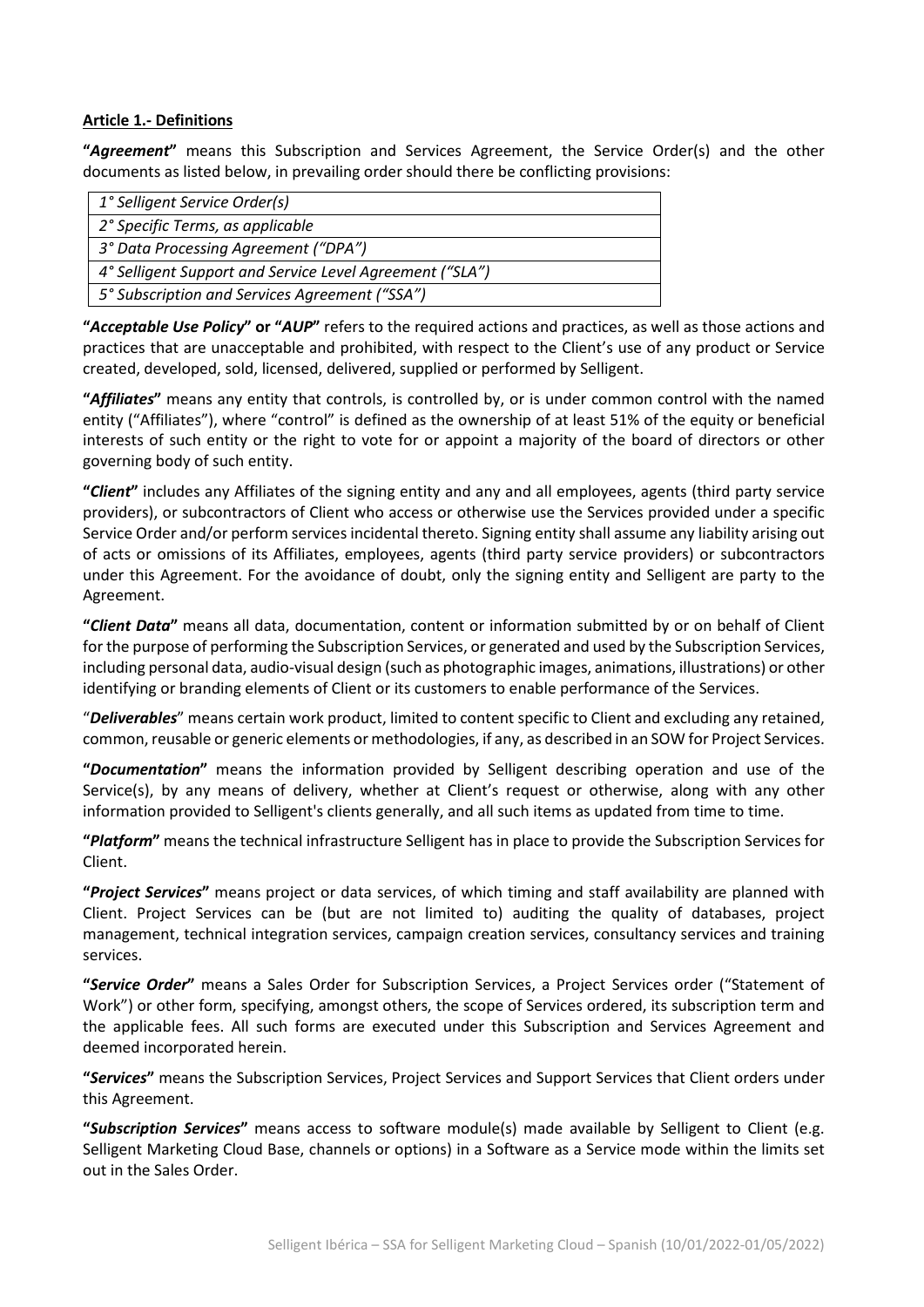**"***Subscription Term***"** means the term specified in the applicable Sales Order during which Client can use the Subscription Services.

**"***Support Services***"** means helpdesk and technical support services which are by nature consumed on an adhoc basis and cannot be planned. Selligent provides permanent availability for those services governed by the conditions in the SLA.

**"***Usage Rights***"** means those rights to use the Subscription Services within the limits set out in the Sales Order.

**"***User***"** means any individual expressly authorized by Client to use the Services and to whom Client has supplied a user identification and password, such as employees, agents (third-party service providers) or subcontractors.

#### **Article 2.- Object**

2.1.Subject to the terms of this Agreement, Selligent grants Client, within the limits set out in the Sales Order, the non-transferable, non-exclusive, non-sublicenseable right to use the Subscription Services ordered under such Sales Order.

2.2.Selligent will also provide Client with Project Services, Success Services and Support Services as indicated in a Sales Order or Statement of Work.

2.3.Client does not have any right, claim or interest whatsoever relating to the Services other than those granted under this Agreement.

2.4.Selligent is authorised to engage and exchange subcontractors for the performance of its contractual obligations under this Agreement in compliance with the applicable provisions in the DPA. Selligent is responsible for any acts or omissions of such subcontractors under this Agreement as if such acts or omissions were performed by Selligent directly.

2.5.Ordering of one or more Subscription Services is not contingent on the delivery of any future functionality or features, nor on any oral or written private or public comments made by Selligent in relation to such future functionality or features.

2.6.Selligent and its technical partners are authorized to examine the Platform and the Services at any time without prior consent in the context of maintenance operations, installation of patches and Client support.

2.7.Selligent may analyse the Subscription Services to gather information in relation to Client's use of the Subscription Services to improve its products and services, without accessing Client Data.

#### **Article 3.- Selligent's Obligations – Reservation of Rights**

3.1.Selligent shall provide the Service(s) in a workmanlike manner consistent with general industry standards reasonably applicable to the provision thereof. Subject to maintenance and downtime contemplated in the SLA, if Client notifies Selligent in writing, within thirty (30) calendar days of receipt thereof, of the failure of any unaltered version of any Deliverables specified in an applicable Statement of Work or any Subscription Services ordered in a Sales Order, to perform as described in any Documentation or set forth in an applicable Statement of Work ("Error(s)"), Client's sole remedy and Selligent's sole liability with respect to the noted Errors in the unaltered versions of such Deliverables or Subscription Services, shall be to attempt to correct those Errors. Should any Errors contained within any of the Deliverables or with respect to any Subscription Services result from a denial of services attack, or from Client's, or any third party's actions, alterations, modifications or adjustments to the same, Selligent may, in its sole discretion, attempt to correct those Errors, on a time and materials basis at its then-current rates.

3.2.Client acknowledges that timeframes specified in any Service Order are only estimates and that actual performance times will be dependent upon Client's timely provision of accurate and properly formatted data, feedback and access to key personnel reasonably requested by Selligent from time-to-time. Selligent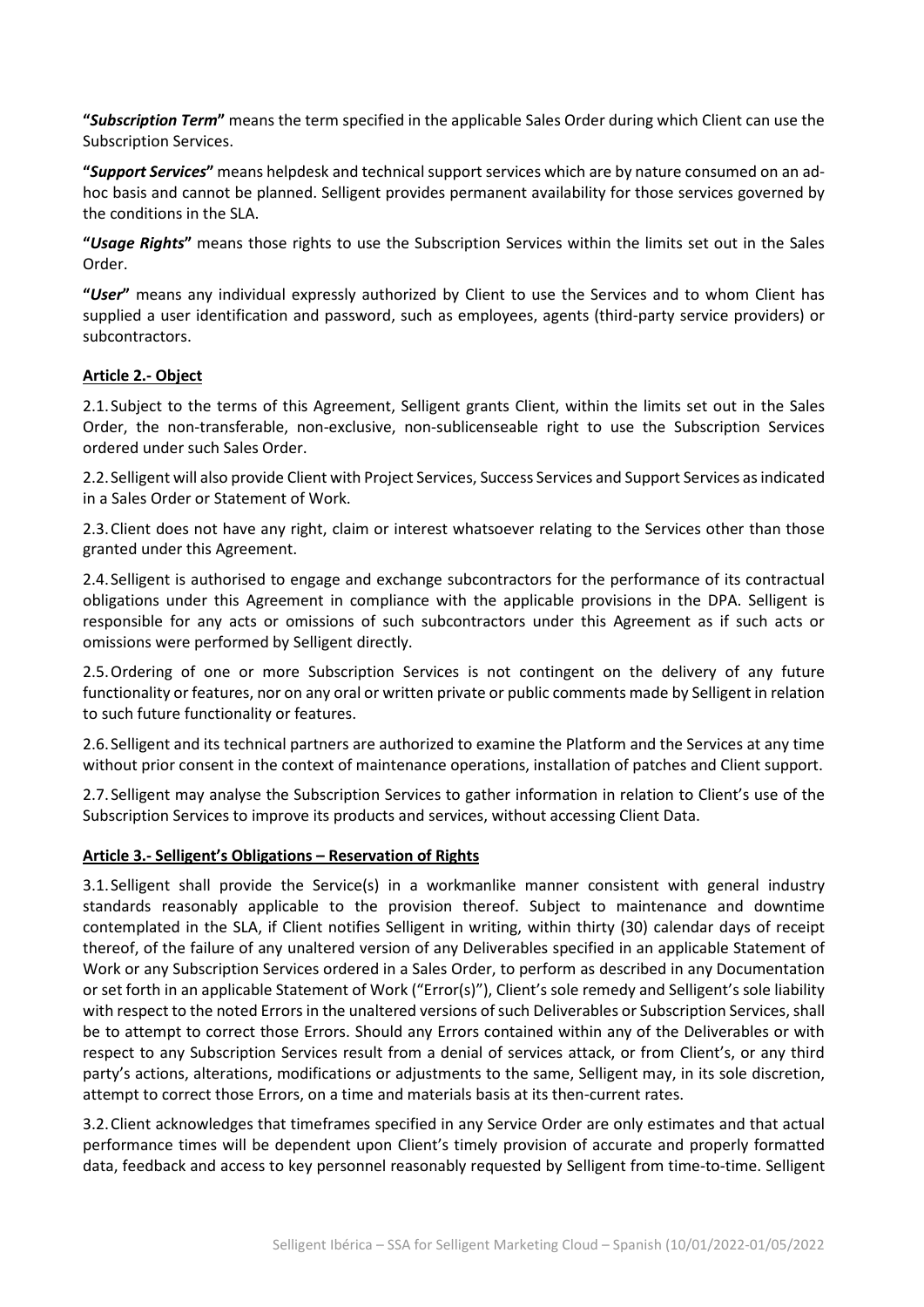shall not be account able for any performance delays caused by Client's failure to timely provide such data, access or feedback required for its performance. In such an event, estimated timetables shall be extended accordingly, and fees may be increased as a result of such delays.

### **Article 4.- Client's Obligations**

4.1.Client shall use the Services for internal business purposes only. Client is solely responsible for the use of the Platform and the Services under Client's user accounts and acknowledges having been sufficiently informed about the Services specificities. Client (i) shall implement the necessary measures to prevent unauthorized access to, or use of, the Services, and will promptly notify Selligent of any such unauthorized access or use of which Client becomes aware; (ii) has sole responsibility for the accuracy, quality, integrity, legality, reliability and appropriateness, and, in general, the content of Client Data stored in the Platform and used by the Services; and (iii) shall comply with all applicable laws and Selligent's reasonable instructions and recommendations with respect to the Services.

4.2.Client is responsible for the provision and use of the appropriate equipment, including computers, computer operating system and web browser, needed to connect to and use the Services. Client shall ensure that this equipment complies with the specifications set forth in the Documentation.

4.3.Client will ensure that any User using the Services (i) has followed the on-line training made available by Selligent and is properly certified, or has been properly trained by Selligent certified trainers, the latter training being billable; and (ii) uses the Services in accordance with the acceptable use of the Services as set forth in Article 8 below. In particular, this implies that the quality of the databases used for sending e-mails complies with the acceptable use of the Services. Should the quality appear to be below such acceptable use after the database audit performed as part of the set-up services and fees, Selligent will make the necessary recommendations in collaboration with Client. Implementation of the recommendations will be charged at the agreed rates for Project Services subject to Client's prior approval.

#### **Article 5.- Evolution of the Services**

Selligent reserves the right to update, upgrade or discontinue features of the Services. No functionality of the Services will be materially decreased from that available as of the ordering of such Services. In case of a major upgrade, Client shall be provided with a prior reasonable notification via the Platform.

# **Article 6.- Data Ownership and Protection**

6.1.Subject to the terms of the DPA and Selligent's Privacy Policy available at: [https://www.selligent.com/privacy-policy,](https://www.selligent.com/privacy-policy) Client agrees that Selligent may process Client Data.

6.2.Client Data remain Client's exclusive property. Client hereby grants to Selligent a non-exclusive, nontransferable license to use, perform and display identifying or branding elements of Client during the Subscription Term solely to allow Selligent and/or its Affiliates to perform its obligations as stated herein.

6.3.Selligent's back-up procedure is described in the SLA. However, Client acknowledges that the Services are not meant to replace Client's need for making copies of its primary Client data source. Client is responsible for maintaining copies of its primary Client data.

6.4.Client Data may be retrieved by Client from the Platform at any time during the term of this Agreement. Upon specific request in writing by Client made at the latest by the effective date of termination or expiration of this Agreement, Selligent shall return Client Data to Client through FTPS or SFTP within fifteen (15) calendar days of such request. All complaints relating to the return of the data must be notified to Selligent in writing within ten (10) calendar days of the return, failing which all rights whatsoever will be null and void. The Client Data will be returned in a format that can be run on standard database systems. Client will be invoiced for the costs related to such return at the agreed rates for Project Services subject to a cap of €1,000. After termination of the Agreement, Selligent shall have no obligation to maintain or provide Client Data and shall, in any case, delete all Client Data in its systems or otherwise in its possession or control.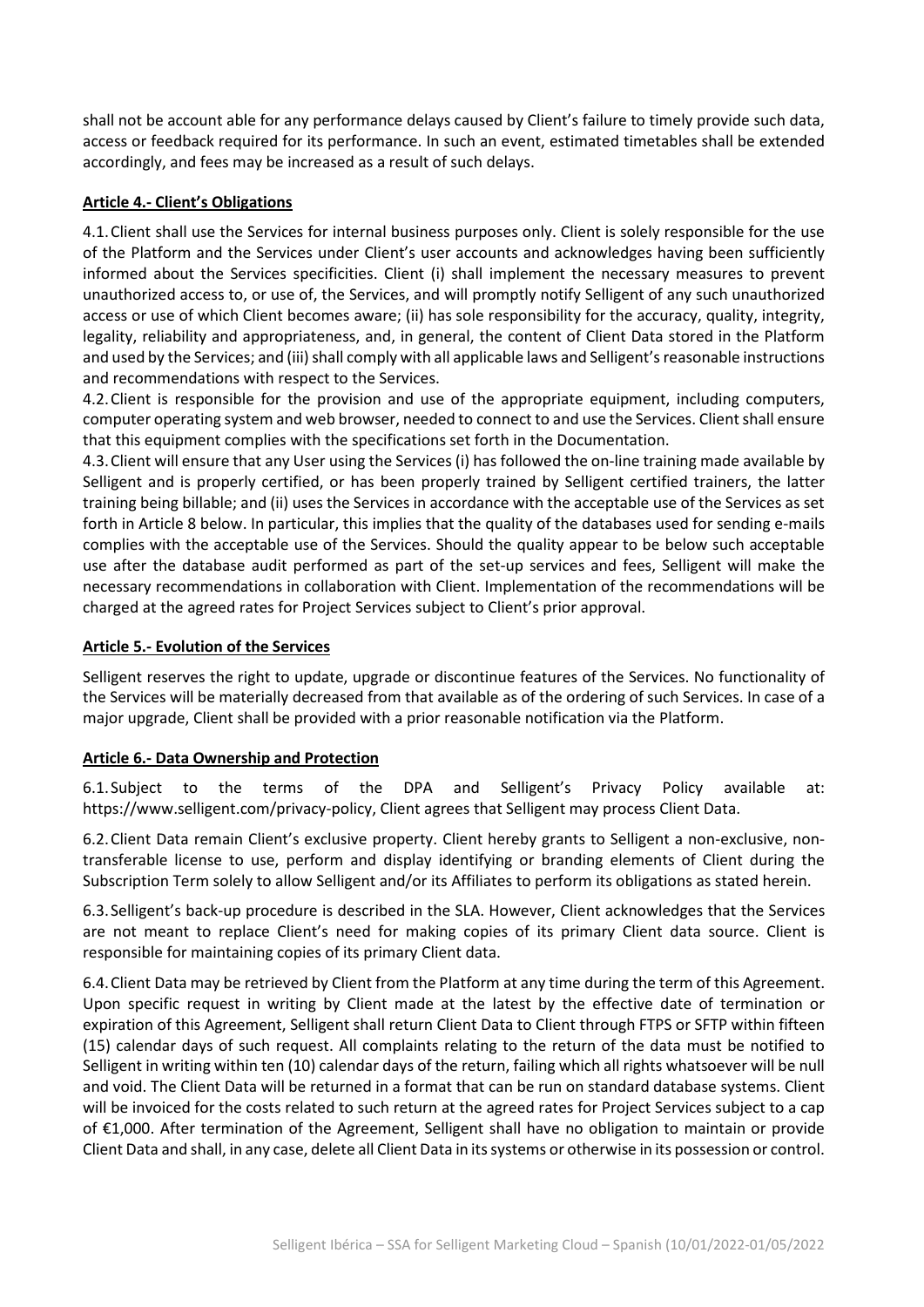#### **Article 7.- Intellectual Property**

7.1.Client acknowledges that in providing the Services, Selligent uses original and any copies (by whomever produced), updates or extensions of: (a) Selligent and/or its Affiliates' company name(s), copyright(s), trademark(s), logo(s), domain name(s), the product and service name(s) associated with the Services and other trademarks and service marks, (b) certain audio and visual information and (c) other technology, software, hardware, products, processes, algorithms, user interfaces, know-how and other trade secrets, techniques, designs, inventions and other tangible and intangible technical material or information (collectively "Selligent Technology"), and that the Selligent Technology is covered by intellectual property rights owned or licensed by Selligent and/or its Affiliates (collectively "Selligent IP Rights"). Certain components of the Selligent Technology may be provided by third-party providers, and are subject to Specific Terms as may be indicated in the applicable Sales Order. Such third-party components are the intellectual property of the specific providers, and as such, no right, title or interests, other than the right to utilize the Services as described herein, shall vest in the Client. Selligent IP Rights, and its suppliers, include all copies, updates or additions, including any new functions, that may be developed for Client. The intellectual property rights on any improvement, design contributions or derivative works conceived or created by either party in or to the Services will also be exclusively owned by Selligent or its suppliers. Other than as expressly set forth in this Agreement, no right, title, license or any other rights in or to the Selligent Technology or Selligent IP Rights are granted to Client.

7.2.Documents, software or hardware made available to Selligent by Client shall be and remain the sole and exclusive property of Client or its suppliers.

7.3.Selligent represents to Client that it has the right to enter into this Agreement and grant the Usage Rights provided herein.

7.4.Selligent shall defend Client against any claim brought against Client by a third party alleging that the use of the Services as contemplated hereunder constitutes a direct infringement or misappropriation of a patent claim, copyright or trademark or trade secret of such third party, and Selligent will pay damages finally awarded against Client (or the amount of any settlement Selligent enters into) with respect to such claims, provided Client (a) promptly gives written notice of such claim to Selligent (but only to the extent that delay in giving notice materially impairs Selligent's ability to defend the claim); and (b) gives Selligent primary control of the defense and settlement of the claim. This obligation of Selligent shall not apply if the alleged infringement or misappropriation results from a use of the Services in violation of this Agreement by the Client or its Users.

7.5.Selligent shall have primary control of the defense of the claim and may agree on any settlement provided Selligent will not enter into or agree to any settlement that imposes any obligation on Client without Client's prior written consent. Selligent will not admit liability on behalf of Client. In case Client rejects the defense by Selligent or the control of such defense by Selligent, Selligent shall be released of any obligation under this Article 7. Client shall provide Selligent with full assistance in such defense and can participate to the defense at its own expense and with its own counsel. Selligent shall keep Client advised of the status of the claim and will consider in good faith recommendations made by Client with respect to the claim.

7.6.Selligent reserves the right to cease such defense of any claim in the event the Services are no longer alleged to infringe or misappropriate, or are held not to infringe or misappropriate, the third party's rights.

7.7.In the event a claim under this Article is made, or is, in Selligent's reasonable opinion, likely to be made, Selligent may, at its sole discretion and expense: (i) procure for Client the right to continue using the Services under the terms of this Agreement; or (ii) replace or modify the Services to be non-infringing without material decrease in functionality. If the foregoing options are not reasonably available, Selligent may terminate the infringing Services and refund all prepaid fees to Client, without any additional compensation or damages.

7.8. Selligent's obligations under this Article 7 shall be Client's sole remedy for any above claim and action.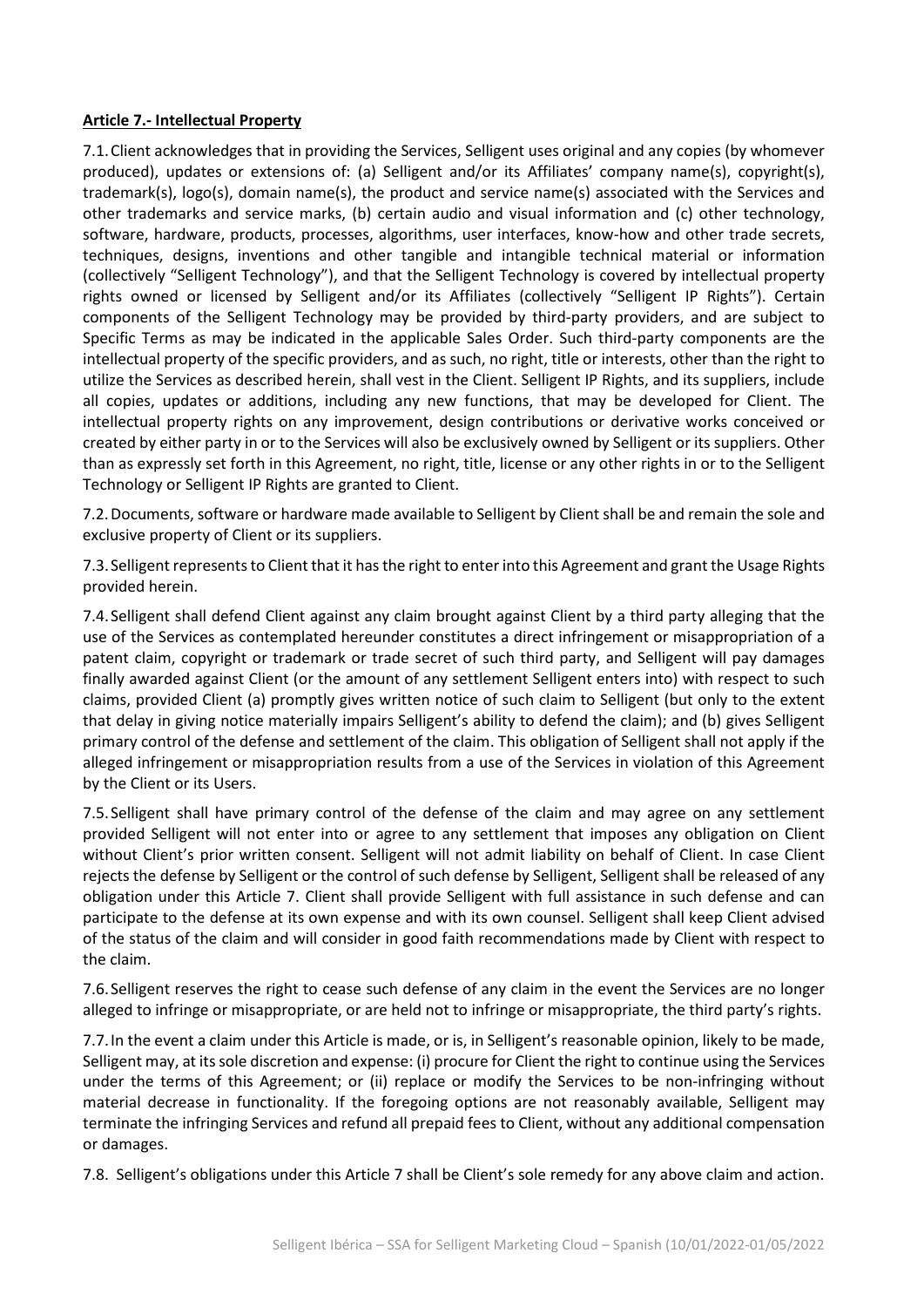#### **Article 8.- Acceptable use of the Services - Restrictions**

8.1. Selligent grants Client a limited, non-exclusive, non-transferable, non-sublicenseable, right to access and use the Service(s) in accordance with all the terms and conditions of this Agreement. Client must comply with Selligent Acceptable Use & Anti-Spam Policy ("AUP") of Selligent, as may be updated from time-to-time by Selligent, on notice to the Client, currently available at : [https://www.selligent.com/acceptable-use](https://www.selligent.com/acceptable-use-policy)[policy](https://www.selligent.com/acceptable-use-policy)

Client further agrees to:

- (i) Use the Services and the Platform in accordance with the Documentation, best practices and generally accepted code of conduct.
- (ii) Not to license, sublicense, sell, resell, rent, lease, transfer, assign, distribute, time-share or otherwise commercially exploit or make the Services available to any third party, other than as contemplated by this Agreement;

8.2.Third-Party Providers - Any exchange of data or other interaction between Client and a third party provider (other than any subcontractor or agent performing any obligation of Selligent under this Agreement), and any purchase by Client of any product or service offered by any third party provider, is solely between Client and such third party provider.

8.3.Subject to this Agreement, Client shall defend, indemnify and hold Selligent harmless against any loss or damage (including reasonable attorneys' fees) incurred in connection with claims made against Selligent by a third party in relation to Client Data or alleging that Client's illegal or unauthorized use of the Services infringes the rights of, or has otherwise harmed, a third party, provided Selligent (a) promptly gives written notice of the claim to Client (but only to the extent that delay in giving notice materially impairs Client's ability to defend the claims); and (b) gives Client primary control of the defense and settlement of the claim.

8.4.Client shall have primary control the defense of the claim and may agree on any settlement, provided Client will not enter into or agree to any settlement that imposes any obligation on Selligent without Selligent's prior written consent. Client will not admit liability on behalf of Selligent. In case Selligent rejects the defense by Client or the control of such defense by Client, Client shall be released of any indemnification obligation under this paragraph. Selligent shall provide Client with full assistance in such defense and is allowed to participate to the defense at its own expense and with its own counsel. Client shall keep Selligent informed of the status of the claim and will consider in good faith recommendations made by Selligent with respect to the claim.

#### **Article 9.- Limitation of liability**

9.1.Except for what is specifically provided for below, the parties' liability is governed by the liability rules under the governing law.

9.2.Each parties' liability shall, in any case be, limited to the twelve (12) months value of the Subscription Services fee (see the Sales Order), whether in contract or in tort.

9.3.No party shall be liable for consequential damage or loss, such as loss of revenues or profits, of commercial opportunities, of data or of use of data, damage to the brand or know-how, third party claims, whether in tort on in contract, whether or not it knew of the possibility of such loss.

9.4.With regard to Project Services and Support Services, Selligent undertakes to comply with generally accepted professional standards and Selligent's liability is limited to those operations by Selligent necessary to rectify a Service that does not meet generally accepted professional standards. However, if it becomes apparent that Selligent personnel must attend when the operating incident is not attributable to Selligent, this Service will be invoiced.

9.5.Nothing in this Agreement excludes the liability of either party (a) for death or personal injury caused by its negligence or (b) for fraud or fraudulent misrepresentation.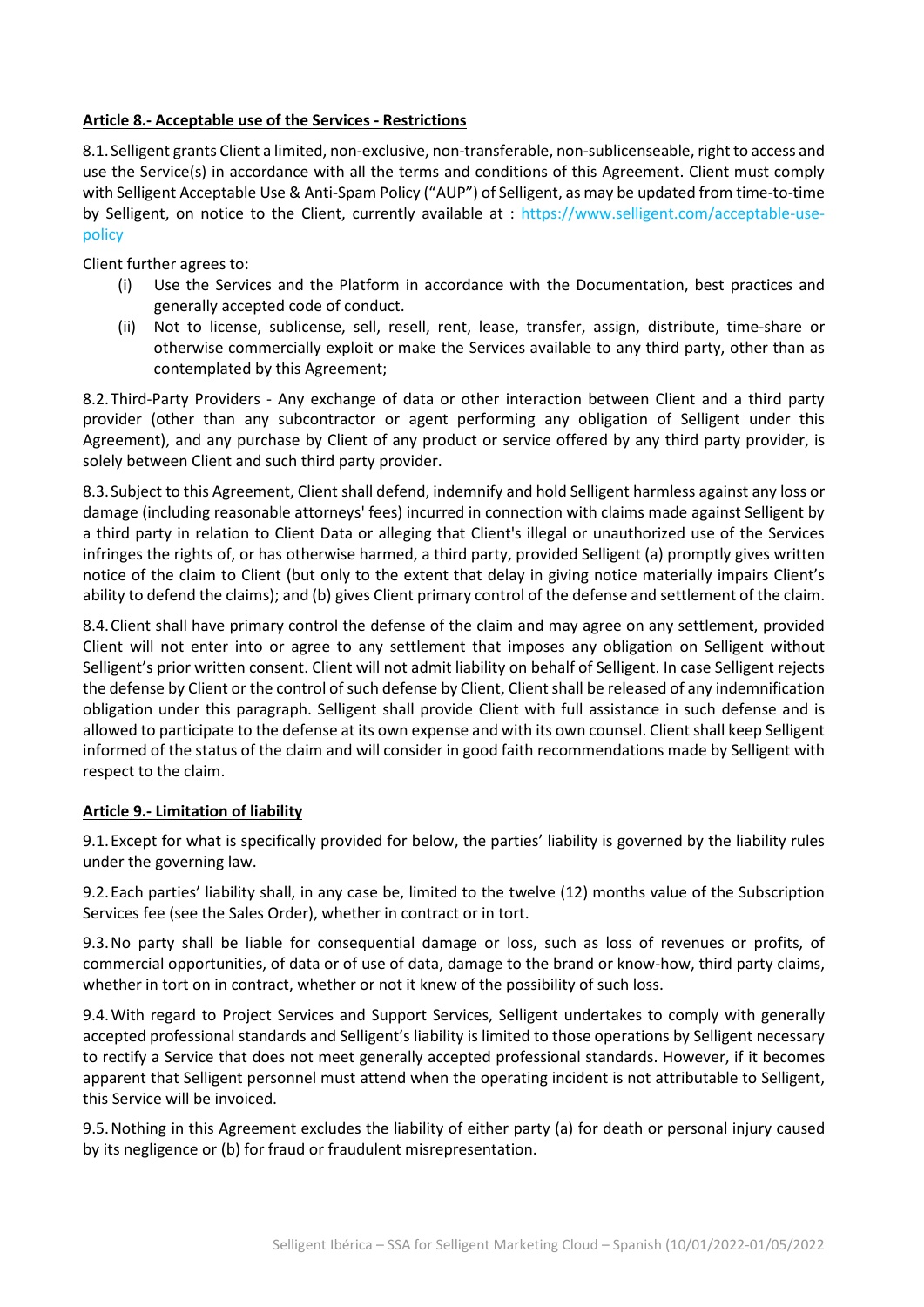#### **Article 10.- Confidentiality**

10.1. "Confidential Information" refers to any information of a party ("Disclosing Party") disclosed by or on behalf of the Disclosing Party to the other party ("Receiving Party"), whether orally or in writing, that is designated as confidential or that reasonably should be understood to be confidential given the nature of the information and the circumstances of the disclosure (including pricing and other terms reflected in all Service Order(s)), the Service(s), the Selligent Technology, business and marketing plans, trade secrets, technology and technical information, product designs, methods, processes, code, data, inventions, apparatus, statistics, programs, research, development, information technology, network designs, passwords, sign-on codes, usage data, the Documentation and the terms of this Agreement. Confidential Information shall not include any information that: (a) is or becomes generally known to the public without breach of any obligation owed to the Disclosing Party; (b) was known to the Receiving Party prior to its disclosure by the Disclosing Party without breach by any third party of any obligation owed to the Disclosing Party; (c) was independently developed by the Receiving Party without breach of any obligation owed to the Disclosing Party; or (d) is received from a third party without being subject to any confidentiality obligation.

10.2. Each party agrees that it will not use in any way for its own account or the account of any third party, any Confidential Information, except that each party may use the Confidential Information to perform its obligations or exercise its rights under this Agreement, and each party will take reasonable care and precaution to protect the confidentiality of such information. Reasonable care and precaution mean such care and precaution the Receiving Party takes to protect its own similar Confidential Information, but which shall not be less than reasonable standard of care.

10.3. Such non-disclosure obligations shall not apply to information that (a) was already rightfully known to the Receiving Party prior to disclosure by the Disclosing Party hereunder; (b) became part of the public domain after its disclosure or was part of the state of the art at the time of disclosure, provided, in both cases, that this was not the result of a violation of a confidentiality obligation with respect to the party that transmitted the Confidential Information; (c) has been rightfully received from a third party not under obligation of confidentiality; (d) has been approved for release by written authorization; or (e) was independently developed by a party without the use of the Confidential Information.

10.4. Each party agrees that Confidential Information remains, in any event, the property of the Disclosing Party.

10.5. Disclosure of Confidential Information is only permitted to the legal representatives, agents, suppliers, service providers or subcontractors of the parties within the limit of what they need to know to perform the tasks incumbent upon them.

10.6. The parties undertake to inform the persons to whom the information is transmitted of its confidential nature. They also agree to have their suppliers, service providers or subcontractors sign a confidentiality undertaking in terms similar to the one they have subscribed to hereby, it being understood that the parties are guarantors of compliance by the persons referred to in this paragraph of this confidentiality obligation.

10.7. If the Receiving Party is compelled by law or judicial or regulatory order to disclose Confidential Information of the Disclosing Party, it shall (a) provide the Disclosing Party with reasonable prior written notice of such compelled disclosure (to the extent legally permitted); (b) provide the Disclosing Party with reasonable assistance and cooperation, at Disclosing Party's cost, if the Disclosing Party wishes to contest or limit the disclosure; and (c) only disclose that Confidential Information necessary to comply with such order in consultation of counsel at Disclosing Party's reasonable cost.

10.8. Upon the written request of Disclosing Party at any time throughout the Subscription Term or upon expiration or termination of this Agreement, Receiving Party shall at its option, and if legally permissible, return or destroy (and certify such destruction in a signed writing) all Confidential Information of Disclosing Party, including all copies thereof, whether in physical or electronic form; provided, however, that Selligent and its Affiliates may retain an archival set of its working papers and a copy of Client's Confidential Information for ensuring compliance with applicable laws, regulations and professional standards regarding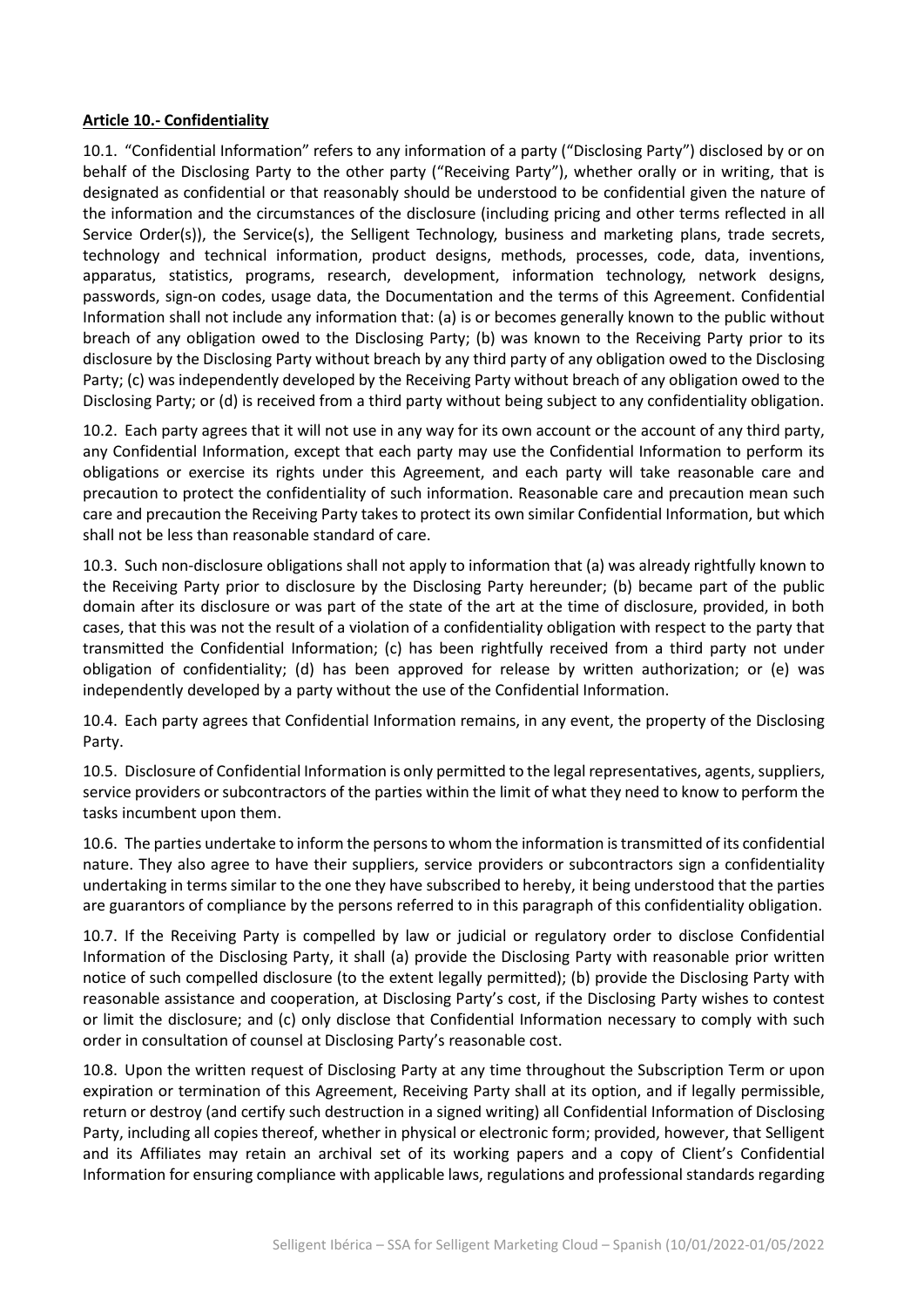documentation of work performed under this Agreement. To the extent that it is impracticable to return or destroy any Confidential Information, and with respect to any information retained for archival purposes, Receiving Party shall continue to maintain the confidentiality of such information in accordance with this Agreement for as long as such information is retained.

10.9. This Confidentiality obligation shall survive the termination of this Agreement for a period of three (3) years.

# **Article 11.- Term**

This Agreement shall come into effect on the Effective Date and will remain in force so long as there is at least one active Service Order in place, unless earlier terminated in accordance with Article 12 below. Except otherwise stated in an applicable Sales Order, each Subscription Service is sold for a minimum Subscription Term of twelve (12) months as of such Subscription Service Start Date (i.e. password and log-in delivered to Client). Each Sales Order will renew in accordance with the renewal conditions set forth in such Sales Order. Renewals will automatically pertain to all Subscription Services of the Sales Order.

# **Article 12.- Termination**

12.1. This Agreement may be terminated immediately without any court intervention nor notice period by one party, in the event the other party breaches its contractual obligations, after notice to perform has been given by registered letter with notice of receipt and remained without effect thirty (30) calendar days after its receipt. Moreover, should Client remain in breach of its payment obligation notwithstanding two (2) written reminders to pay within seven (7) calendar days each, Selligent has the right to deactivate Client's passwords and log-ins and/or to block access to the Services, whereby the contractually agreed fees will remain due for the period during which access was blocked and/or passwords and log-ins deactivated and Client will be solely responsible for all consequences that result from the blocking and the deactivation, without possibility of recourse against Selligent.

12.2. Each party is also entitled to terminate this Agreement if the other party becomes the subject of a petition in bankruptcy or any other proceeding relating to insolvency, receivership or liquidation.

12.3. Selligent is entitled to terminate this Agreement immediately without any court intervention nor notice period (i) for any material violation by Client that risks the safety, security or reputation of any network, person or entity, or for violation of Selligent applicable use of the Services as set forth in Article 8 or (ii) in the event Client becomes a competitor, directly or indirectly as a result of its direct or indirect shareholders.

12.4. In the event of the premature termination of the Agreement due to Selligent breaching its obligations, Selligent will reimburse Client the portion of any fees that have been paid in advance by Client and cover the period during which the Services have not been provided.

12.5. In the event of the premature termination of the Agreement due to Client breaching its obligations, Client must pay (i) all of the Subscription Services fees provided for in this Agreement and (ii) the Project Services and Support Services provided up to the termination date.

12.6. Notwithstanding any termination of this Agreement, the provisions of this Agreement that by their nature should survive the termination, shall survive the termination of this Agreement.

# **Article 13.- Fees & Payment**

**13.1.** Fees. Client shall pay all fees specified in all executed Services Order hereunder. All fees are quoted in EURO, excluding VAT or any other relevant taxes. Except as otherwise provided in this Agreement, fees are non-refundable.

**13.2.** Invoicing & Payment. Fees for the Services will be invoiced in accordance with the terms in the relevant Service Order. Invoices are payable within thirty (30) calendar days from the date of invoicing. In the event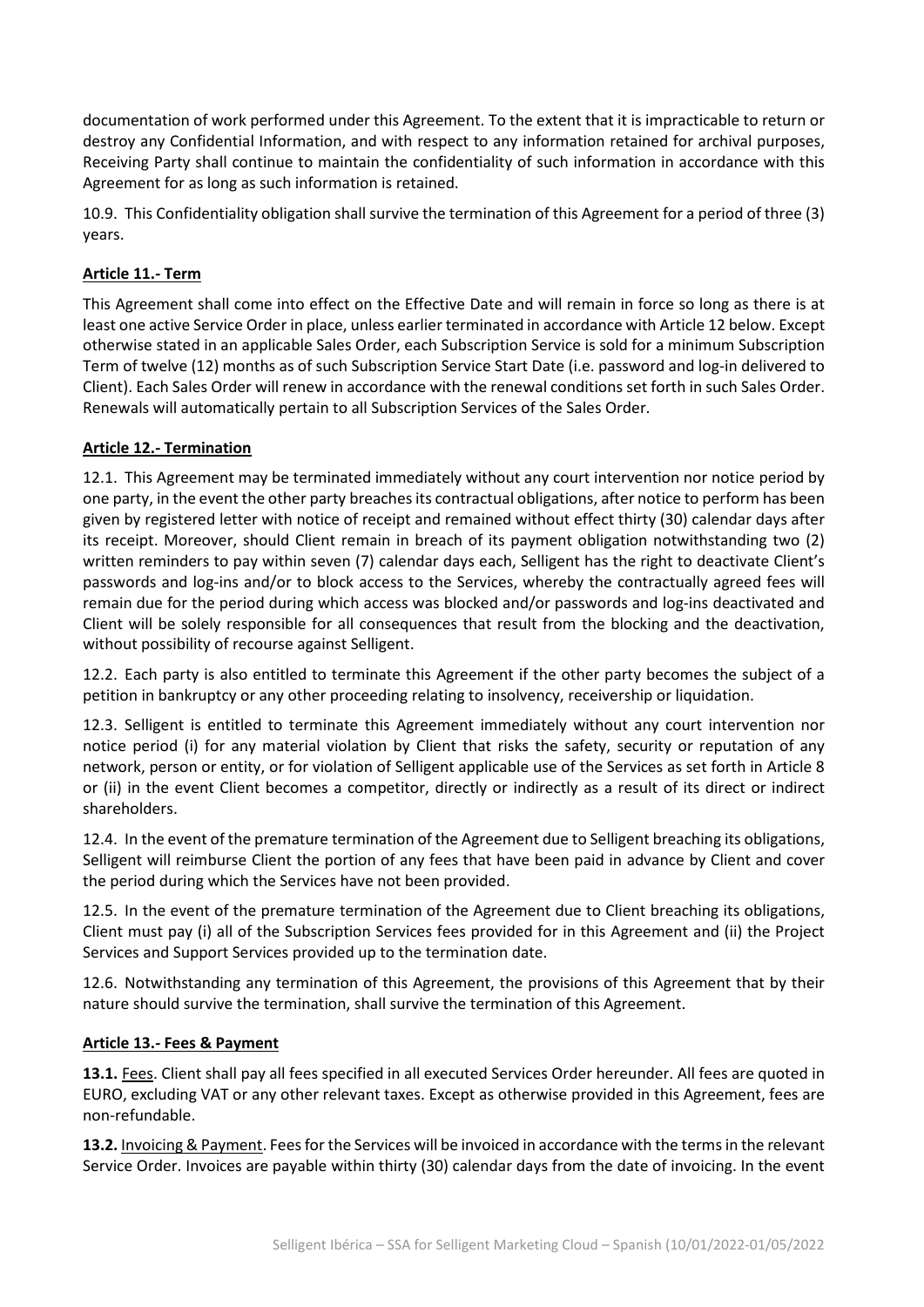of late payment, Law 15/2010 of July 5, of amendment of Law 3/2004, of December 29, which establishes measures to combat late payment in commercial operations, will be applied. it will be applicable. The Client is aware that this means, among other things, that under the current bill, once the payment period (agreed) has elapsed, Selligent will automatically be entitled (without notice of inactivity required): (i) receive interest of delay due to late payment equal to the ECB's basic interest rate + 8%, rounded up to half a percentage point; and (ii) a minimum fixed amount of € 100, as compensation for administrative and other expenses. Likewise, Selligent shall be entitled to receive reasonable compensation from the Client for any recovery expenses incurred that exceed the fixed amount of € 100 due to the delay in the payment of the Client.

**13.3.** Indexation. All fees applicable pursuant to this Agreement are adjusted each year on the anniversary date of the Subscription Term Start Date, as defined in the relevant Sales Order, depending on the variations in the Spanish consumer price index (hereafter the "**Index**"), using the formula:

P1 = (P0 X S1)/S0 where:

- P1 = New Fee for the year N
- P0 = Current Fee
- S1 = Index from the month before the month of the anniversary date of the Subscription Term Start Date for the year N
- S0 = Index from the month before the month of the anniversary date of the Subscription Term Start Date for the year N-1

Example:

Subscription Term Start Date: 15 March 2021 – Monthly Subscription Fee of €5,000 The first indexation shall take place on 15 March 2022 as follows:  $PO = £5,000$ S1 = [102] (index of February 2022, published beginning of March 2022) S0 = [101] (index of February 2021, published beginning of March 2021)  $P1 = (5,000*102)/101 = \text{\textsterling}5,049.50$ 

# **Article 14.- Commercial reference**

Client authorizes Selligent to use the following information as a commercial reference in publications, events and actions to promote Selligent's products and services: Client's name and information that is publicly known about Client (including Client's logo). Client can revoke this authorisation at any time in writing without any justification.

#### **Article 15.- General Provisions**

**15.1. Entire Agreement – Severability -** The Agreement is the entire agreement between the parties relating to subject matter hereof, and supersedes all prior or simultaneous agreements, negotiations or statements.

Any commercial offer issued by Selligent under this Agreement shall be valid for a maximum period of three (3) months.

Parties acknowledge that the interconnected environment of cloud computing is subject to rapid and substantial change of operational, legal and data security requirements or parameters. This Agreement may need to be amended from time to time as a result of the enactment of new laws or regulations applicable to the Selligent Services, in particular as regards data security, or of substantial changes imposed by terms of use of public clouds' services. Such change, if any, will be notified to Client in writing and shall be applicable subject to a notice period of 30 days.

Subject to the above, this Agreement may not be released, discharged, amended or modified in any manner, except by an instrument in writing signed by a duly authorized officer or representative of each party.

In case any provision of this Agreement is held invalid or unenforceable for any reason, the remaining provisions shall continue in full force without being impaired. Client and Selligent shall act in good faith to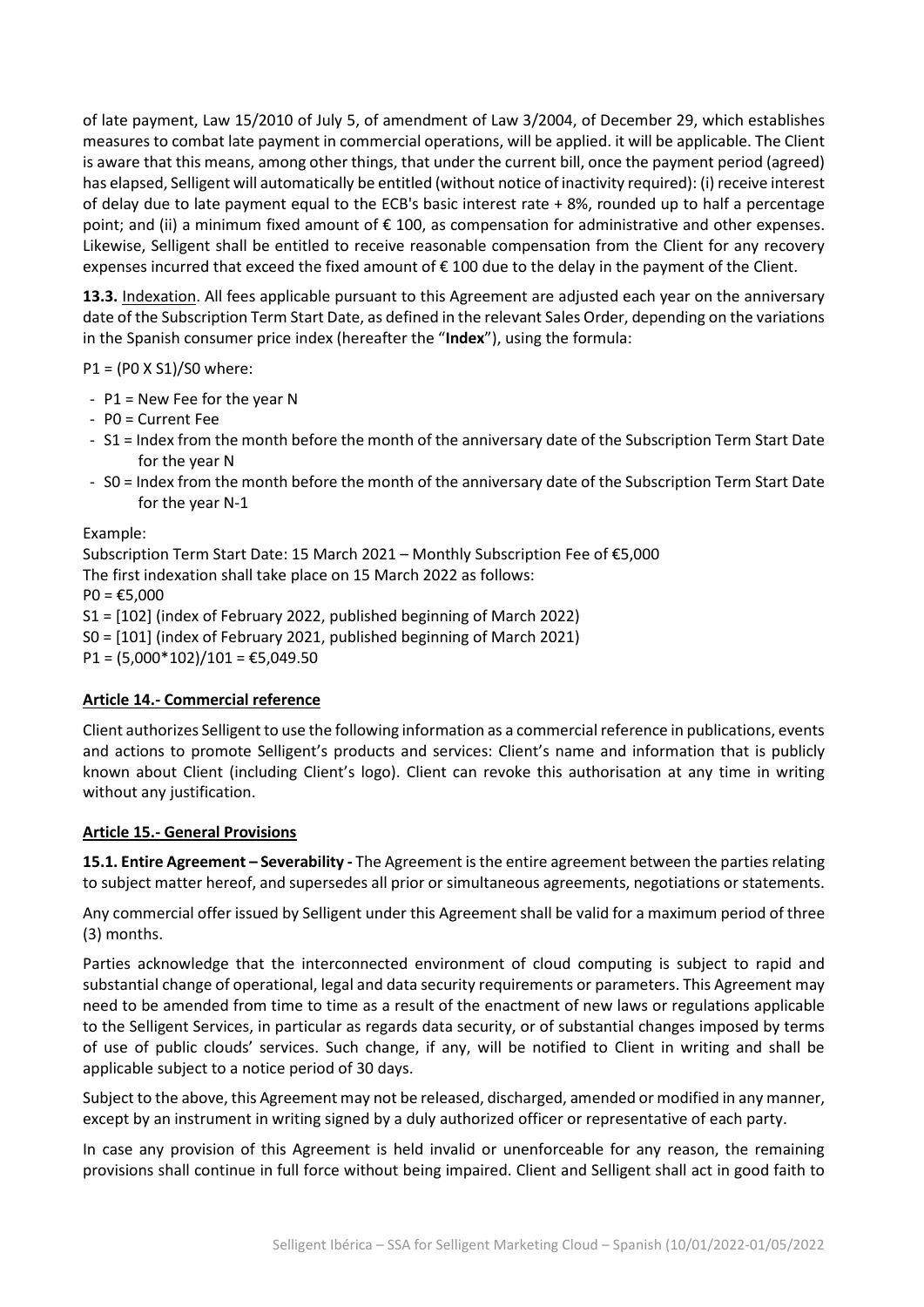replace any invalid provision with a valid one that most closely approximates the intent and economic effect of the invalid provision.

**15.2. Other Documents** - No terms, provisions or conditions of any purchase order, acknowledgment or other business form that Client may use in connection with the purchase of any Service will have any effect on the rights, duties or obligations of the parties under, or otherwise modify this Agreement, irrespective of any failure of Selligent to object to such terms, provisions or conditions. Service Orders are non-cancelable and non-refundable except as expressly provided otherwise.

**15.3. Governing Law – Limitation** - This Agreement is governed by and construed under Spanish law, without reference to its conflicts of law principles (i.e. in the event of any conflicts, Spanish law, rules and regulations shall prevail and govern). Any dispute in connection to this Agreement shall be subject to the exclusive jurisdiction of the courts of Barcelona. Any claim before a court in connection with this Agreement can only be initiated by the signing entity and is subject to a limitation period of one (1) year as of the date when the facts giving rise to such claim are known or should have been known by the claimant.

**15.4. Force Majeure -**- Neither party shall incur any liability to the other for any failure to perform any of its obligations under this Agreement to the extent such failure is caused by events, occurrences or causes beyond its reasonable control and without any negligence on the part of the party seeking protection under this Article. Such events shall include, without limitation, acts of God, strikes, lockouts, riots, acts of war, terrorism, earthquake, fire or explosions. The inability to meet financial obligations is expressly excluded from this Article. Each party shall use best effort to minimise and reduce any period of delay caused by any event of force majeure. Should the force majeure event continue for a period longer than thirty (30) days, then either party shall be entitled to terminate this Agreement upon written notice and no further obligation shall be owed by such party to the other party in respect thereof.

**15.5. Assignment** - Except as provided for elsewhere in this Agreement, the parties shall not assign this Agreement (or any portion thereof) without the other party's written consent, which shall not be unreasonably withheld. Each party may assign this Agreement in connection with a merger, reorganization, or sale of all or substantially all of the assets of the assigning party or sale of sufficient stock to constitute a change of control. This Agreement shall be binding on the parties' respective successors and permitted assigns.

**15.6. Waiver** - Any waiver of a party's rights under this Agreement must be in writing to be effective and shall be construed in a limitative way, meaning that it shall not affect such right with respect to other breach or circumstances of similar nature. Failure, neglect or delay by a party to enforce the provisions of this Agreement or its rights shall not be deemed to be a waiver of such party's rights under this Agreement and shall not affect the validity of whole or part of this Agreement.

**15.7. Non-solicitation -** Parties shall not, directly or indirectly, solicit any employee of the other party who has participated in the performance of this Agreement, throughout the term of this Agreement and for six (6) months after its expiry. In the event of breach of this Article, the non-defaulting party could claim from the defaulting party compensation equal to twelve (12) times the last monthly gross remuneration of the concerned employee, within a maximum period of three (3) months following the knowledge by the claiming party of the hiring of such employee.

**15.8. Notice -** Any notice under this Agreement must be in writing and sent by registered mail with acknowledgement of receipt to the address of the applicable party identified in the Sales Order, or to such other address of such party as may be later designated in writing in accordance with this Article. Email notice may be given to noticed email addresses and are effective on dispatch, provided the above method is also performed on such same date. Each party must notify the other of any changes of its Contact Information within fifteen (15) calendar days of any change thereto.

**15.9. Exhibits –** DPA – SLA – and Specific Terms, as referred to in the definition of "Agreement" above, shall be part of the Agreement.